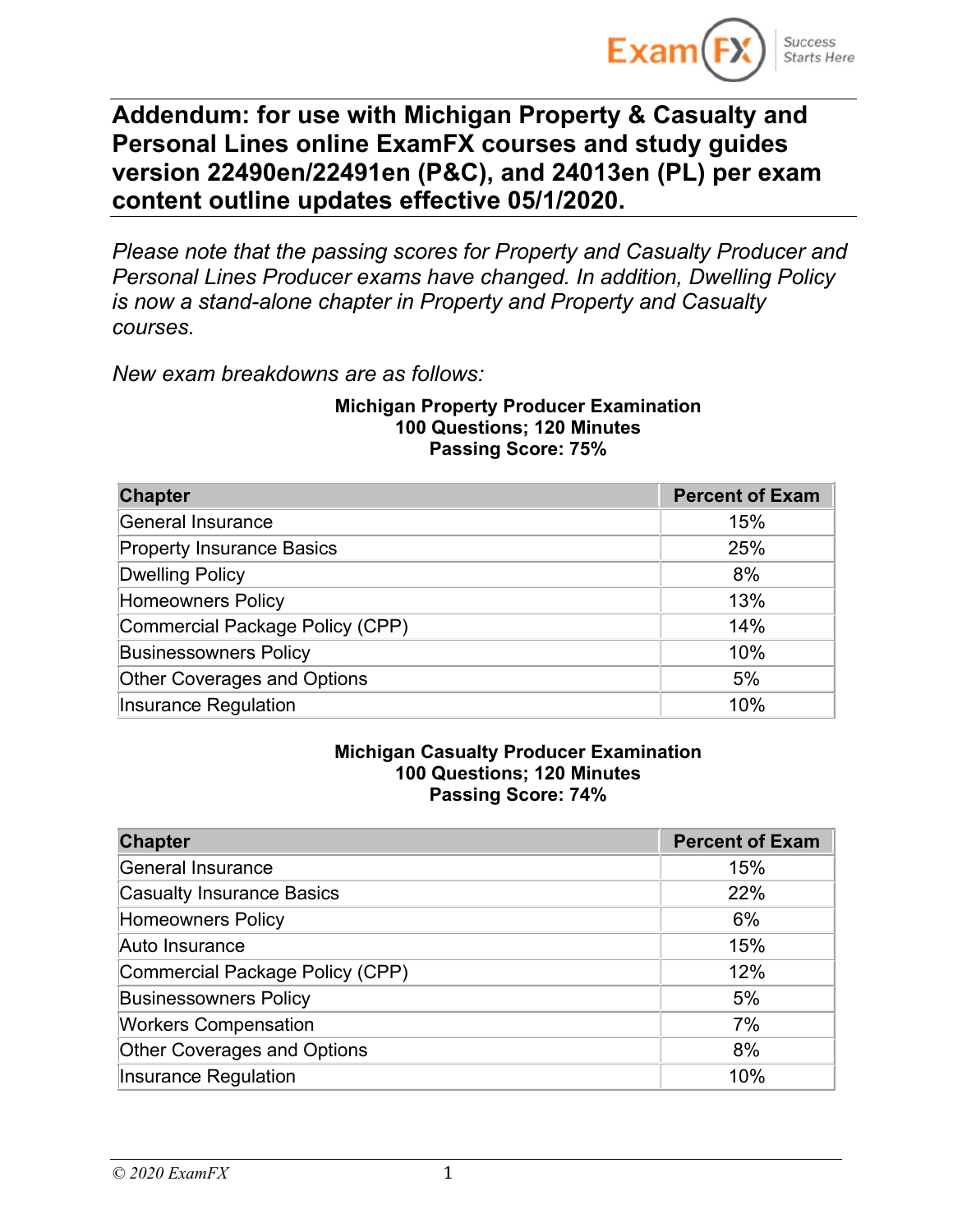

Success **Starts Here** 

#### **Michigan Property and Casualty Producer Examination 150 Questions; 150 Minutes Passing Score: 74%**

| <b>Chapter</b>                                | <b>Percent of Exam</b> |
|-----------------------------------------------|------------------------|
| <b>General Insurance</b>                      | 10.5%                  |
| <b>Property and Casualty Insurance Basics</b> | 20%                    |
| <b>Dwelling Policy</b>                        | 2.5%                   |
| <b>Homeowners Policy</b>                      | 15%                    |
| Auto Insurance                                | 15%                    |
| Commercial Package Policy (CPP)               | 12%                    |
| <b>Businessowners Policy</b>                  | 6%                     |
| <b>Workers Compensation</b>                   | 5%                     |
| <b>Other Coverages and Options</b>            | 4%                     |
| <b>Insurance Regulation</b>                   | 10%                    |

#### **Michigan Personal Lines Insurance 100 Questions Time Limit: 2 hours Passing Score: 75%**

| <b>Chapter</b>                                | <b>Percent of Exam</b> |
|-----------------------------------------------|------------------------|
| General Insurance                             | 15%                    |
| <b>Property and Casualty Insurance Basics</b> | 25%                    |
| <b>Dwelling Policy</b>                        | 5%                     |
| <b>Homeowners Policy</b>                      | 20%                    |
| Auto Insurance                                | 20%                    |
| <b>Other Coverages and Options</b>            | 5%                     |
| <b>Insurance Regulation</b>                   | 10%                    |

*The following are content additions to supplement your existing text unless otherwise indicated:*

### **PROPERTY & CASUALTY**

#### **Property and Casualty Insurance Basics**

#### **Role of Application and Binders in Insurance Transactions**

The **application** is a printed form that includes questions about a prospective insured and the desired insurance coverage and limits. It provides the underwriter with information for accepting or rejecting the prospective insured and rating the desired policy. Some policies make the application part of the policy. Misrepresentations in the application can void the policy.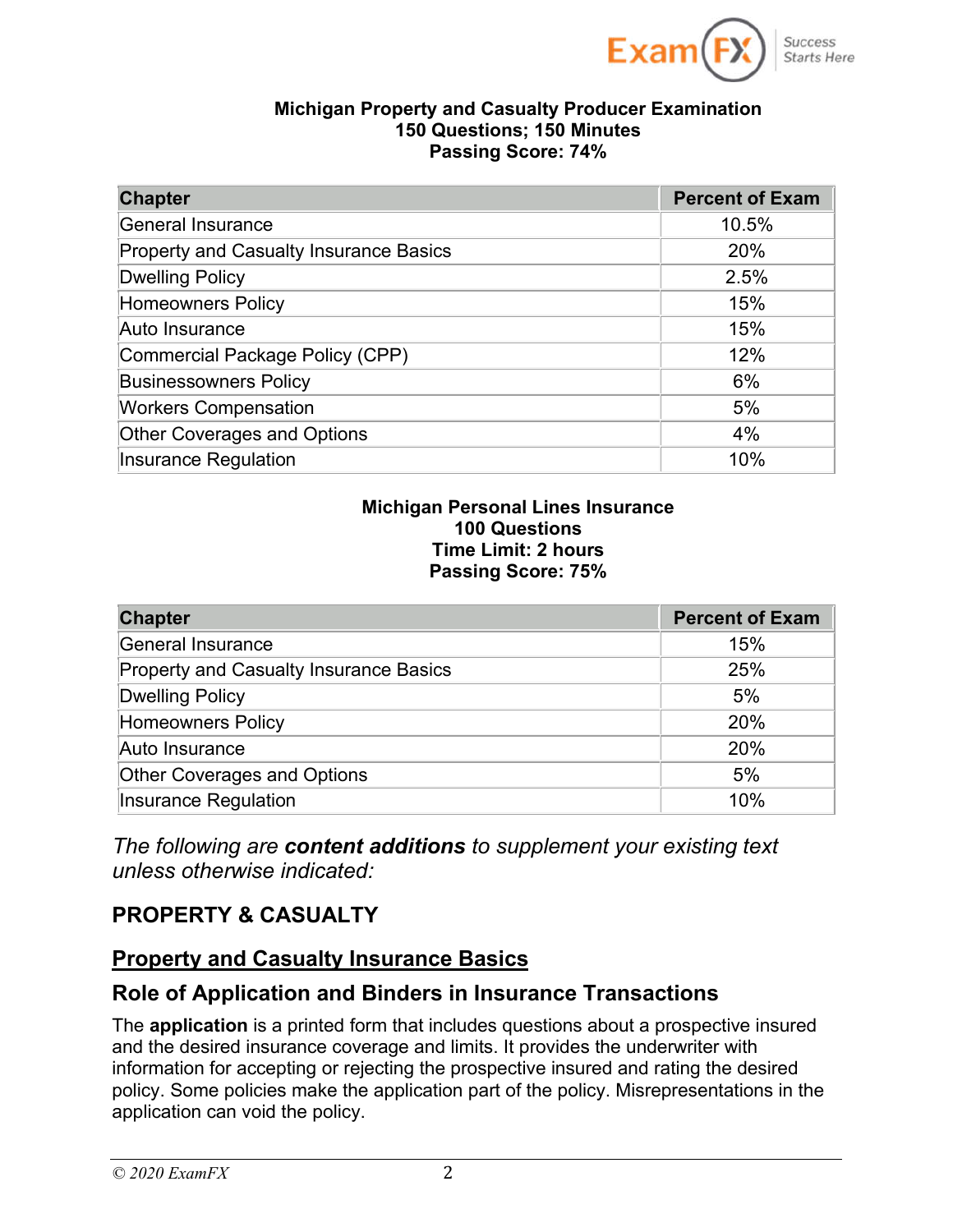

A **binder** is a temporary agreement issued by an agent or insurer providing temporary coverage until a policy can be issued. A binder is usually in writing, but may be oral. **Binders expire when the policy is issued**. However, the policy effective date would be the same as the date when the binder was issued. If the insurer declines to issue the policy, the binder expires on the date after receipt of the notice of cancellation.

## **Other Coverages and Options**

## **Alternative Funding Mechanisms**

**Self-insuring** is when a person or entity develops a formal program identifying, evaluating and funding its losses as an alternative to the purchase of insurance from an insurance company. It is frequently used for workers compensation where losses are fairly predictable and states have established regulations for self-insurance. Self-insurers frequently structure their programs to only retain losses up to a certain specified limit and purchase insurance to cover loss above that level. (This is called stop-loss coverage.)

A **risk retention group (RRG)** is a liability insurance company owned by its members. The members are exposed to similar liability risks by virtue of being in the same business or industry. The purpose of a risk retention group is to assume and spread all or part of the liability of its group members. A risk retention group may reinsure another risk retention group's liability as long as the members of the second group are engaged in the same or similar business or industry.

# **PROPERTY**

# **Commercial Package Policy (CPP)**

## **Commercial Crime**

In 2000, ISO released a new commercial crime program that altered how the crime program works. The new coverage forms included insuring agreements corresponding to the most common coverage forms of the previous program. This meant all the common crime coverages were available in a single form. ISO also released new monoline crime policies that include everything in the crime coverage forms and also include the common policy provisions applicable to crime.

Coverage is provided for each **insuring agreement** if a limit of insurance is shown for that coverage in the declarations.

# **General Definitions**

**Burglary** is the crime of forced entry into or out of the premises of another by a person or persons with felonious intent. Insurance policies covering the peril of burglary require that, following a loss, there are visible signs of forced entry or exit from the premises.

**Theft** is any act of stealing and encompasses both burglary and robbery.

**Robbery** is the taking of property from the care and custody of a person by one who has caused or threatened to cause that person bodily harm, or committed an obviously unlawful act witnessed by that person.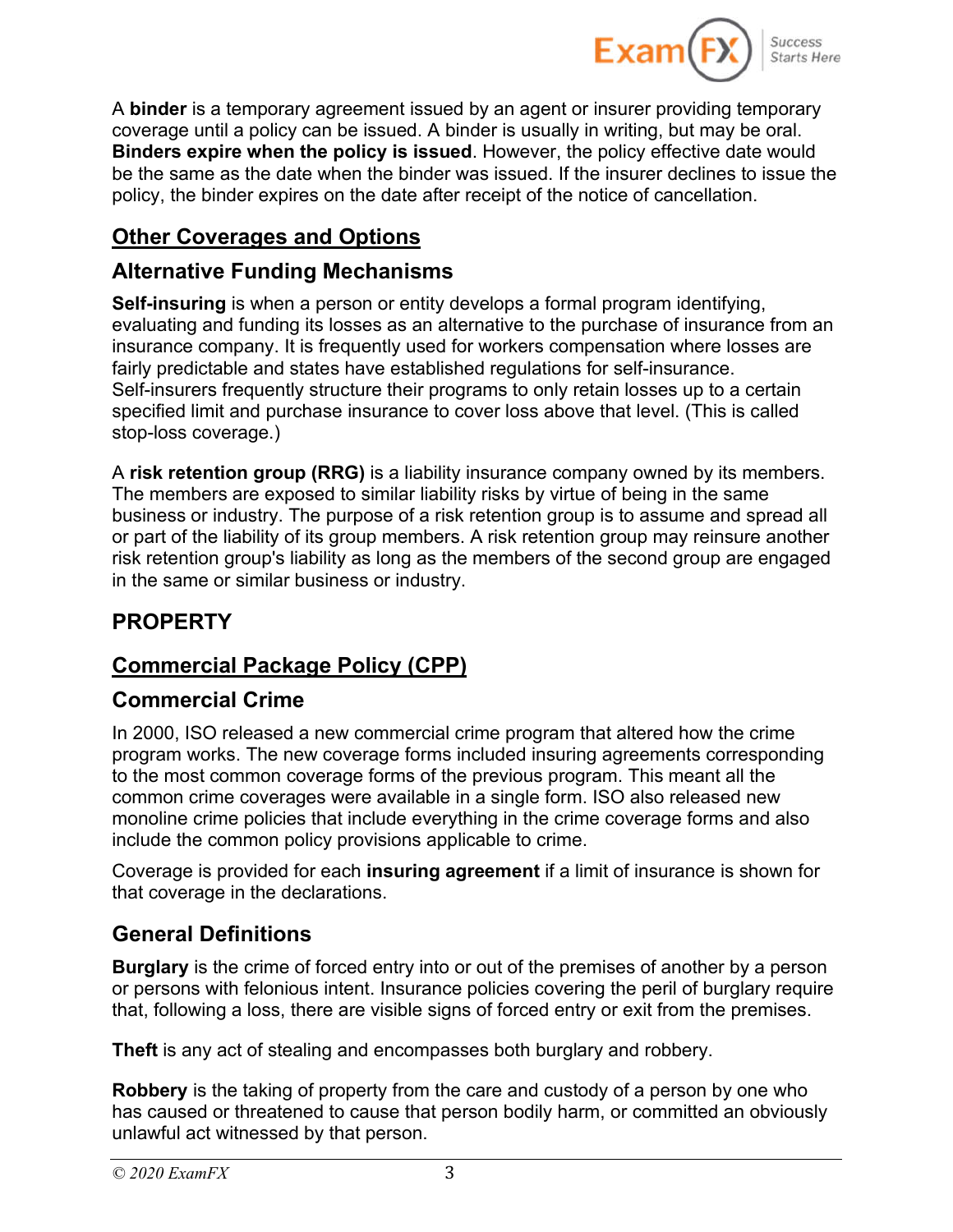

## **Crime Coverage Forms**

**Discovery** — A covered occurrence taking place at any time and discovered during the policy period or extended reporting period. The extended reporting period to discover a loss in the discovery form is as follows:

- Loss must be reported within 60 days of policy cancellation;
- Loss must be reported within 1 year of policy cancellation with regard to any employee benefit plan; and
- The extended reporting period terminates upon replacement of coverage.

**Loss Sustained** — The policy will pay for a loss that was discovered during the policy period and an extended reporting period. Coverage will also apply if the loss occurred under a prior policy, in whole or in part, based on what insurer provided coverage and what coverage and limits were selected.

However, for a loss to be paid from a prior policy period, the insurance policy in place at the time of the loss must be effective when the current policy canceled (no lapse in coverage) and the type of loss must be insured in both policies. The most the insurer will pay is the *lesser* of the limit of insurance in the prior policy or the limit available on this policy as of its effective date.

The extended reporting period to discover a loss in a loss sustained coverage form has the following features:

- Loss must be reported within 1 year of cancellation; and
- The extended reporting period terminates upon replacement of coverage in whole or in part.

### **Coverages**

## **Employee Theft**

**Employee theft** covers losses resulting from the theft of money, securities and other property by employees. This is the only insuring agreement that negates the exclusion for employees, managers, trustees and directors.

The policy contains a **coverage extension** that applies to employees temporarily outside the coverage territory for up to 90 days. One additional condition states that coverage is automatically cancelled on any employee when the insured discovers the employee has been involved in a dishonest act (whether or not the act occurred before employment).

The following **exclusions** apply in addition to the exclusions in the general provisions:

- Losses that can be proven only through an inventory shortage or an accounting of profit and loss;
- Losses resulting from trading; and
- Losses resulting from the fraudulent signing, issuing, cancelling, or failing to cancel a warehouse receipt.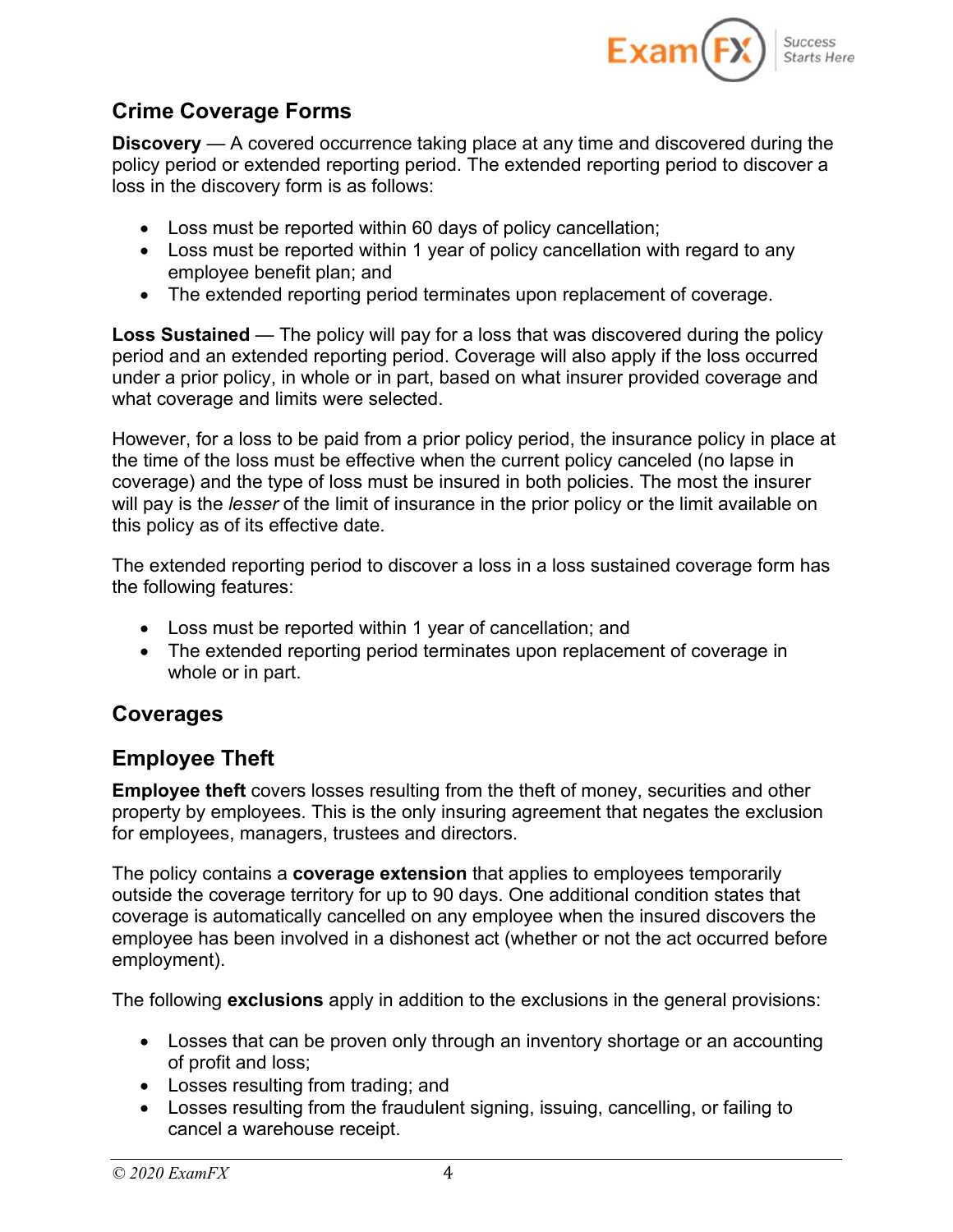

## **Forgery or Alteration**

**Forgery or alteration** provides worldwide coverage for loss of money resulting from forgery and alteration of outgoing checks, drafts, or promissory notes. Defense coverage is also provided for the insured should the insured be sued in an action arising from failure to honor a financial instrument suspect of forgery.

This insuring agreement also has some of its own conditions such as:

- **Proof of loss** insured must provide to the insurer the altered or forged check;
- **Territory** anywhere in the world; and
- **Electronic signatures** treated as handwritten.

# **Inside – Robbery of Safe Burglary of Other Property**

**Inside the premises – robbery or safe burglary of other property** provides coverage for loss or damage to other property inside the premises resulting from an actual or attempted robbery of a custodian, or from a safe or vault inside the premise.

This insuring agreement includes the same exclusions in the inside theft of money and securities, as well as the general crime exclusions.

In addition, certain property is specifically defined as not covered, including motor vehicles, trailers, and equipment and accessories. A special limit of \$5,000 per occurrence applies to loss or damage to precious metals, precious and semiprecious stones, pearls, furs, manuscripts, drawings or records.

### **Outside Premises**

**Outside the premises** provides coverage for the loss resulting directly from theft, disappearance, or destruction of money, securities, and other property outside the premises in the care and custody of a messenger or an armored motor vehicle company. Exclusions are similar to the inside premise insuring agreements. The special limitation of \$5,000 per occurrence to the same types of property applies.

# **Computer Fraud**

**Computer and funds transfer fraud** form provides worldwide coverage for loss or damage to money, securities, and other property resulting directly from the use of any computer to fraudulently cause a transfer of that property from inside those premises. Coverage would NOT be provided if a loss resulted from a fraudulent entry or change by a person or organization with authorized access to that computer system.

## **Money Orders and Counterfeit Paper Currency**

**Money orders and counterfeit paper currency** provides coverage for loss resulting directly from the insured having accepted, in good faith, money orders issued by any post office, express company, or bank that are not paid upon presentation or counterfeit paper currency that is acquired during the regular course of business in exchange for merchandise, money or services.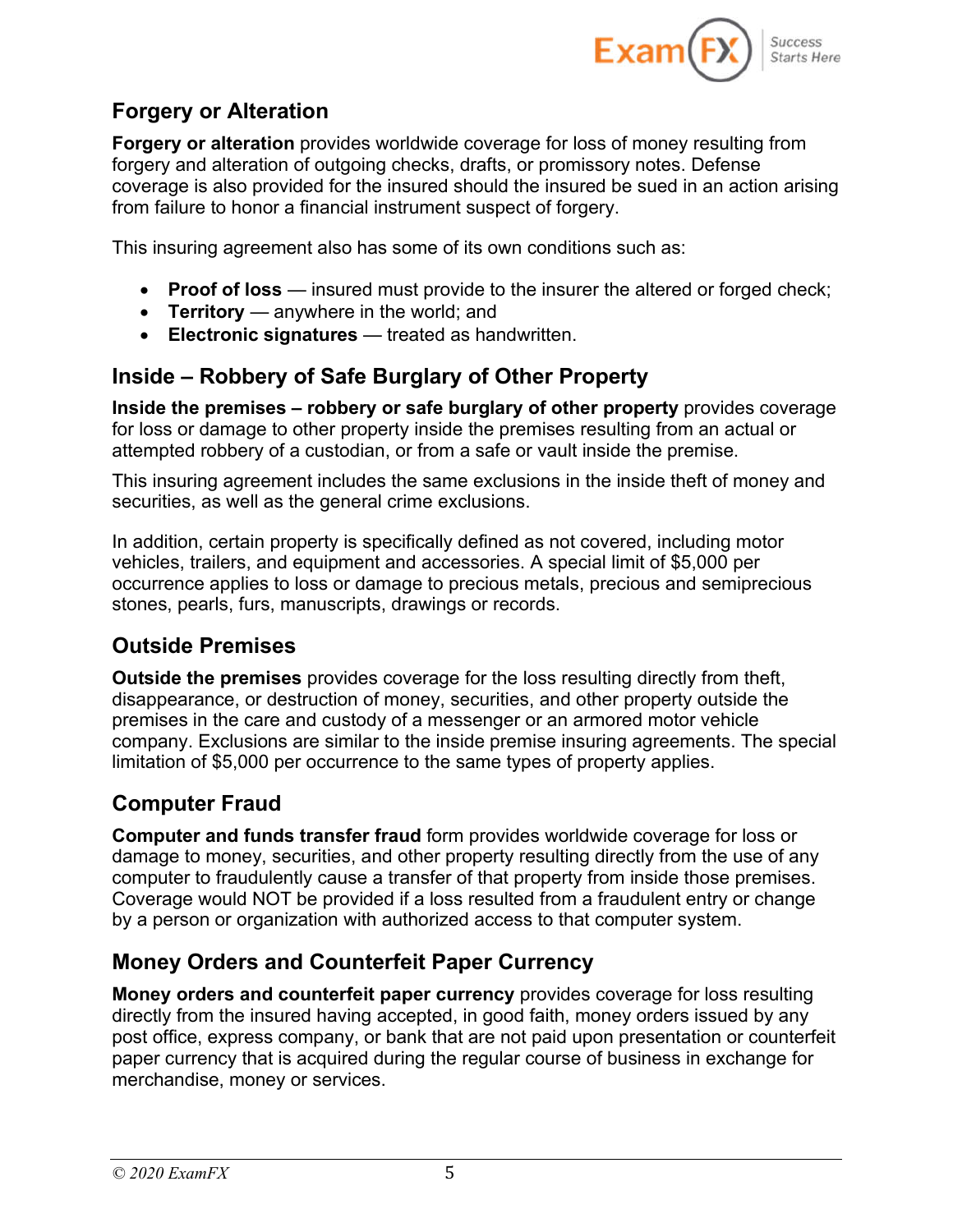

### **CASUALTY**

#### **Auto Insurance**

#### **C. Laws**

#### **3. No-Fault Coverage –** *additions to the existing text*

Persons entitled to personal protection insurance benefits include:

- The insured named on the policy;
- An insured's spouse; and
- Any relatives domiciled in the same household.

Coverage may be applicable to both personal vehicles and vehicles owned or registered to an insured's employer.

Passengers or operators of a vehicle used in the business of transporting passengers may also receive benefits entitled by the insurer of the vehicle. This excludes passengers of:

- A school bus;
- A bus operated by a common carrier;
- A bus operated under a government sponsored transportation program;
- A bus providing service to a nonprofit organization;
- A bus operated by a canoe, watercraft, bicycle, or horse livery;
- A taxicab;
- A transportation network company vehicle; or
- A motor vehicle of an insured who has elected not to maintain personal protection insurance benefits.

### **Workers Compensation Insurance**

#### **Other Sources of Coverage**

The **Michigan Workers Compensation Placement Facility (MWCPF)** is a nonprofit association which provides workers compensation insurance to businesses unable to obtain coverage through private insurers. Each insurer issuing workers compensation coverage in Michigan must participate in the MWCPF. The Commissioner is responsible for reviewing the MWCPF's plan of operation and performance standards on a regular basis.

Coverage rates under the MWCPF are broken into 3 categories:

- **Plan A** Coverage for businesses with a higher accident frequency, have an adverse loss ratio, or have displayed noncompliance with safety regulations;
- **Plan B** Coverage for self-insured employers or members of a self-insurance group; and
- **Plan C** Coverage to all other insureds of the facility.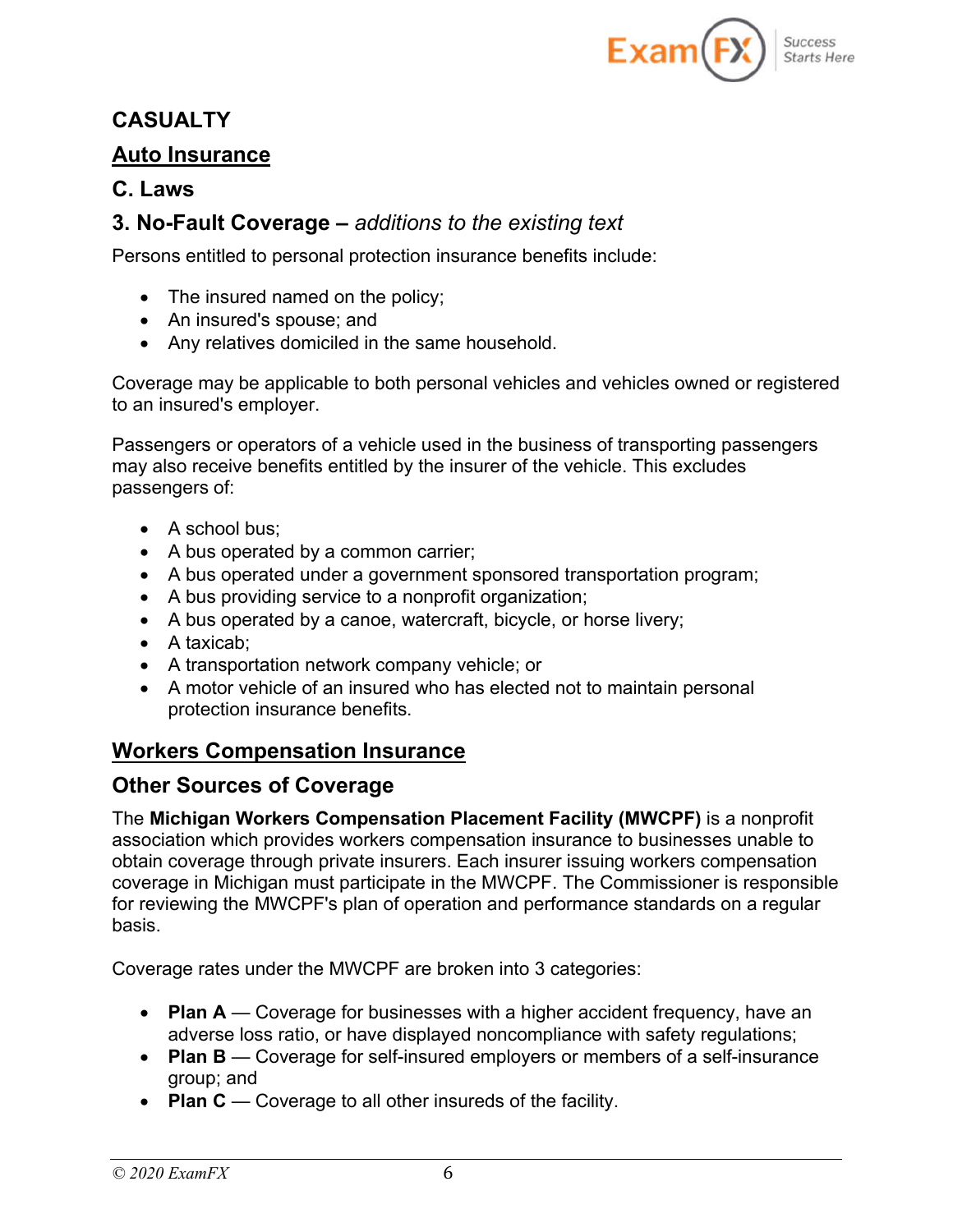

The Commissioner may approve rates under Plan C that are based on the lesser of the following:

- 20% of the loss experience of insurers under the plan and 80% of the loss experience of all insurers writing workers compensation coverage in Michigan; or
- Rates adequate to cover losses, which are not excessive or unfairly discriminatory.

# **Other Coverages and Options**

## **D. Other Policies**

#### **Cyber Issues**

The ISO has recently introduced a new line of insurance that covers cyber risks, called the Internet Liability and Network Protection Policy. The policy includes 5 separate agreements listed below:

- **Website publishing liability** provides coverage against Internet-related publishing perils, including libel, and copyright, trademark, or service mark infringement;
- **Network security liability** protects the policyowner against claims for failing to maintain the security of a computer system;
- **Replacement or restoration of electronic data** covers the cost of replacing or restoring data lost due to a virus, malicious instruction, or denial-of-service attack;
- **Cyber extortion** covers expenses, including ransom payments, incurred from extortion threats; and
- **Business income and extra expense** provides coverage for expenses incurred as a result of an extortion threat or e-commerce incident.

Each agreement offers its own aggregate limit of coverage, subject to an overall policy limit. Defense expenses are included within the policy limits. All coverage is written on a claims-made basis, and allows the additional of endorsements for worldwide protection.

## **Personal Liability Supplement**

Unlike the homeowners policy, the dwelling policy does not include any coverage for **personal liability**. The personal liability supplement can be added to the dwelling policy or written as a separate policy. Endorsements can be added for comprehensive personal liability (on- or off-premises liability), or premises-only liability if the dwelling is rented to others. The coverage form includes 3 coverages: personal liability (Coverage L), medical payments to others (Coverage M), and additional coverages.

The additional coverages include

- Claims expenses;
- First aid to others: and
- Damage to property of others.